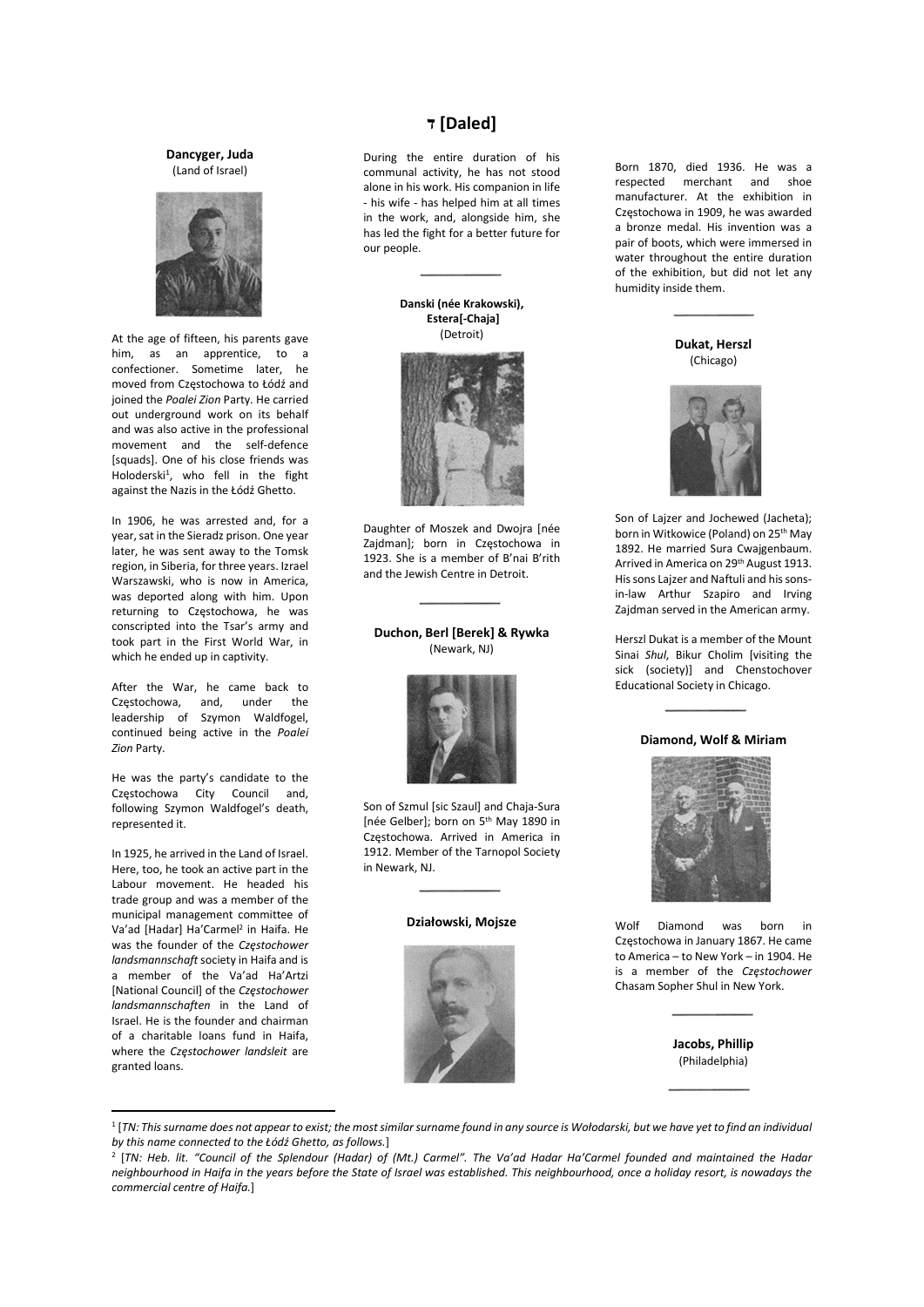## Jacobs (née Goldsztajn), Rose (Detroit)



Daughter of Izrael and Hena Goldsztajn; born in Częstochowa on 23rd February 1912. Arrived in America in 1921. She is a member of B'nai B'rith.

# Jacobs (Jakubowicz), Hersz (Detroit)



Son of Mojsze-Aron and Liba; born on 8 th June 1904 in Częstochowa. Arrived in America on 2<sup>nd</sup> July 1921. He is a member of B'nai B'rith.

#### Jacobs, Joe



Son of Hersz-Lajb and Chana; born in Praszka (Poland) on 15th April 1890. Came to America on 10<sup>th</sup> November 1906. He is a member and active figure in the Czenstochauer Young Men's Society and executive member of the United Czenstochover Relief. His son Irving served in the American army.

#### Jacobs, Gussie

Daughter of Isidor and Dorothy; born in Wilno on 28th September 1893. Came to America in May 1906. She is the wife of Joe Jacobs. Member of the Czenstochover Ladies Auxiliary in New York.

### Druz, Annie

Daughter of Mr and Mrs Druz. Married Jack Rosen, son of Isidor and Mary Rosen.

#### Delow<sup>3</sup> [Kupersztyk], Max



Born in 1889. Fourteen years later, he was already a member of Achdus<sup>4</sup> in Łódź, and a year later – a member of the SDKPiL (Social Democracy of [the Kingdom of] Poland and Lithuania) in Częstochowa.

The membership of the Częstochowa [SDKPiL] organisation, at the time, consisted of around fifty individuals twenty "intellectuals" and thirty labourers. The names of a few of these intellectuals were: Magdalena, an accountant at the Częstochowianka [factory]; Karl Olszewski, an accountant at the Szpagaczarnia; Wirgubowski<sup>5</sup>, a chemist; Adolf Bryll, accountant at the Malarnia, and the one beloved by us all - Rubinsztajn (Robin), doctor of philosophy, member of the Central Committee, who travelled from town to town and was therefore seldom in Częstochowa. From this small group which was dispersed among all the large factories, a mass movement later grew out.

The most difficult struggle was against the PPS [Polish Socialist Party], which was more popular and more wellestablished among the Polish masses. A Jewish group consisting of some twenty-five individuals arose within

this same organisation, which was called "Grupa Żargonowa" [Jargon Group].

There was no Yiddish literature at the time, and the Polish one - they could not read. The party decided to teach reading in Polish. But this work was interrupted after a few lessons, and Delow was the only pupil left. The school was in Bryll's building. The teachers were Raga<sup>6</sup> Bryll and her brother [Adolf] - a gimnazjum student. It is thanks to them that Delow learned to read and write in Polish.

At this time, the Poalei Zion Party was already active in Częstochowa. The Bund and the SS [Party] came later. They waged a bitter war against each other. The "Grupa Żargonowa" viewed the SS as a party that aspired to socialism [but] in a different place. At the time, the Bund's cultural autonomy was neither envisioned nor was it comprehended. It was only in the years to come that the meaning of a cultural autonomy was grasped.

On a Sunday in 1904, the PPS arranged a demonstration in the streets. The SDKPiL also decided to demonstrate, and they marched, with the red flags, from the kościół [church] in the New Market to the Third Aleja. There, the Russian troops met the demonstration with a salvo of gunfire. There were many casualties and many were wounded. One of those injured was Delow. As he lay in the street in a moribund state, a Polish worker asked him if he wanted a priest. Delow told him that he was Jewish. He was taken away to hospital. The next day, as he lay on the operating table, a doctor whispered to him that the officer who had ordered to shoot at the demonstration was lying here dead.

For a couple of weeks, Delow was between life and death. After spending seventeen weeks in hospital, he was released from there a broken man and without means to sustain himself. A few weeks later, a fire broke out in the Old Market. His good friend, Dawid Gotlib, ran to see where the blaze was and came back with a pot full of money (the fire was at his grandfather's, and he had taken this as his share of the inheritance). With this money, Gotlib purchased clothes for himself and Delow, and he later travelled off to Paris. Years afterwards, Delow found his friend Dawid Gotlib in New York as

<sup>3</sup> [TN: This same individual appears above (p.379) as Mordche Dylewski "Kupersztyk", thus it would appear that his codename as an activist was "Kupersztyk", while his real name was Mordche or Max Dylewski, which he perhaps changed in later life to Delow.]

<sup>4</sup> [TN: Heb., lit. "Unity"; early secret society that had close ties with the Bund, and which was comprised of young atheists‐revolutionaries.] <sup>5</sup> [TN: This surname does not appear to exist.]

<sup>&</sup>lt;sup>6</sup> [TN: Probably diminutive form of Regina.]